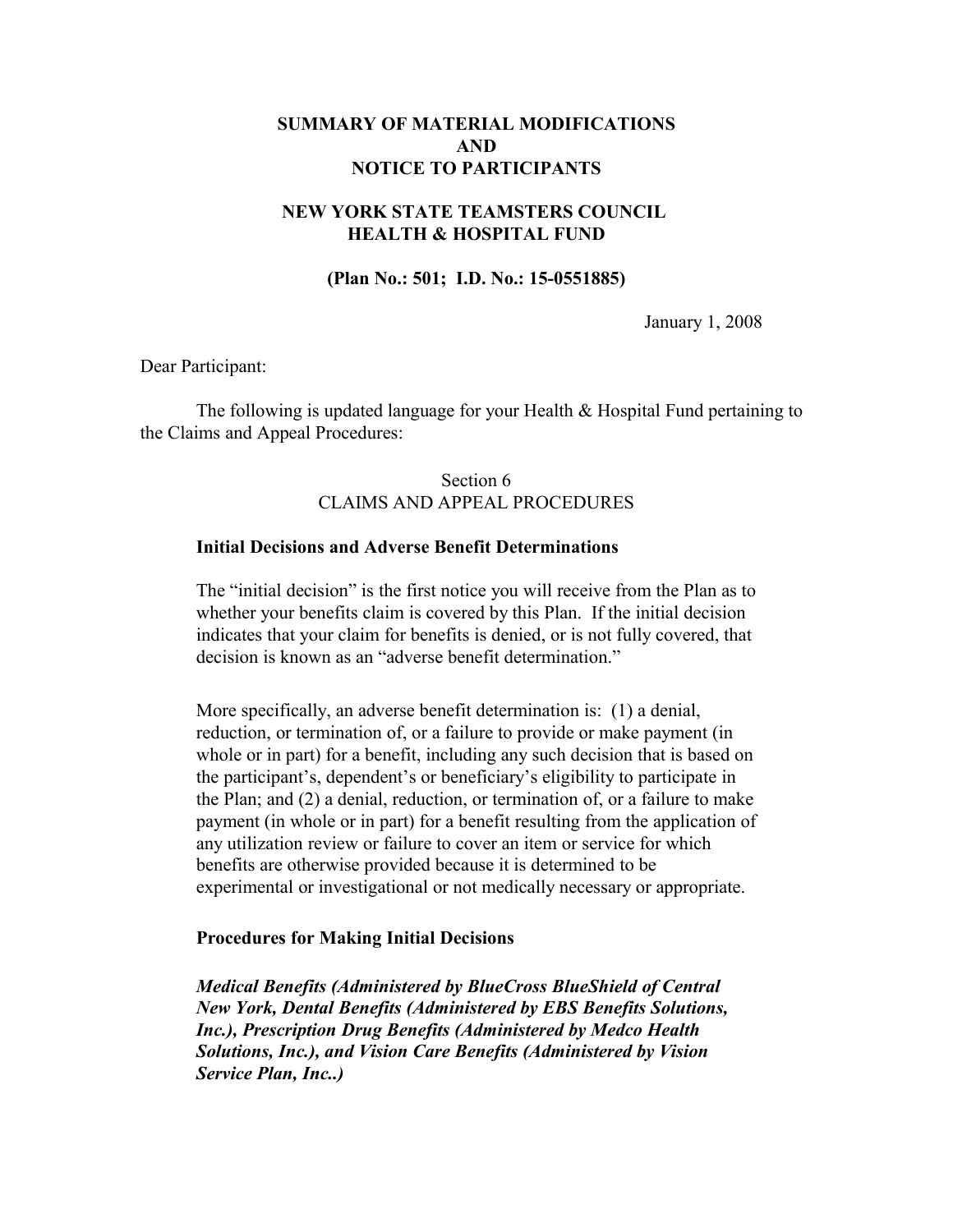For these Medical Benefit Claims, the rules that apply depend on whether the claim is a Pre-Service Claim, Urgent Care Claim, Concurrent Care Claim, and/or Post-Service Care Claim. Each of these types of Claims and the rules related to them is described below.

### Pre-Service Claims

A Pre-Service Claim is any claim with respect to which the terms of the Plan condition receipt of the benefit, in whole or in part, on approval of the benefit in advance of obtaining medical care. The only possible Pre-Service Claims are claims for Medical Benefits administered by BlueCross BlueShield of Central New York and Dental Benefits administered by EBS Benefits Solutions, Inc.

For Pre-Service Claims, you will be notified of the benefit determination by BlueCross Blue Shield of Central New York or EBS Benefits Solutions Inc., the third-party administrators (whether adverse or not), within a reasonable period, but not later than 15 days after receipt of the claim. The 15-day period may be extended for up to 15 days for matters beyond the Plan's control if, before the end of the initial 15-day period, you are notified of the reasons for the extension and of the date by which the thirdparty administrator expects to render a decision. If the extension is needed because you did not submit the information necessary to decide the claim, the notice of extension will describe the information that you need to provide and you will have 45 days from receipt of the notice to provide the specified information. A decision will then be made within 15 days after the earlier of the date you supply the requested information or the date by which you must provide the additional information. In addition, if the claim is improperly filed, the third-party administrator will provide notice of the failure within 5 days.

### Urgent Care Claims

An Urgent Care Claim is a Pre-Service Claim for medical care or treatment that is time-sensitive. In particular, an Urgent Care Claim is one in which the application of the time periods for making non-urgent care determinations could seriously jeopardize the life or health of the claimant or the ability of the claimant to regain maximum function, or, in the opinion of a physician with knowledge of the claimant's medical condition, would subject the claimant to severe pain that cannot be adequately managed without the care or the treatment that is the subject of the claim. The only possible Urgent Care Claims are claims for Medical Benefits administered by BlueCross BlueShield of Central New York and Dental Benefits administered by EBS Benefits Solutions, Inc.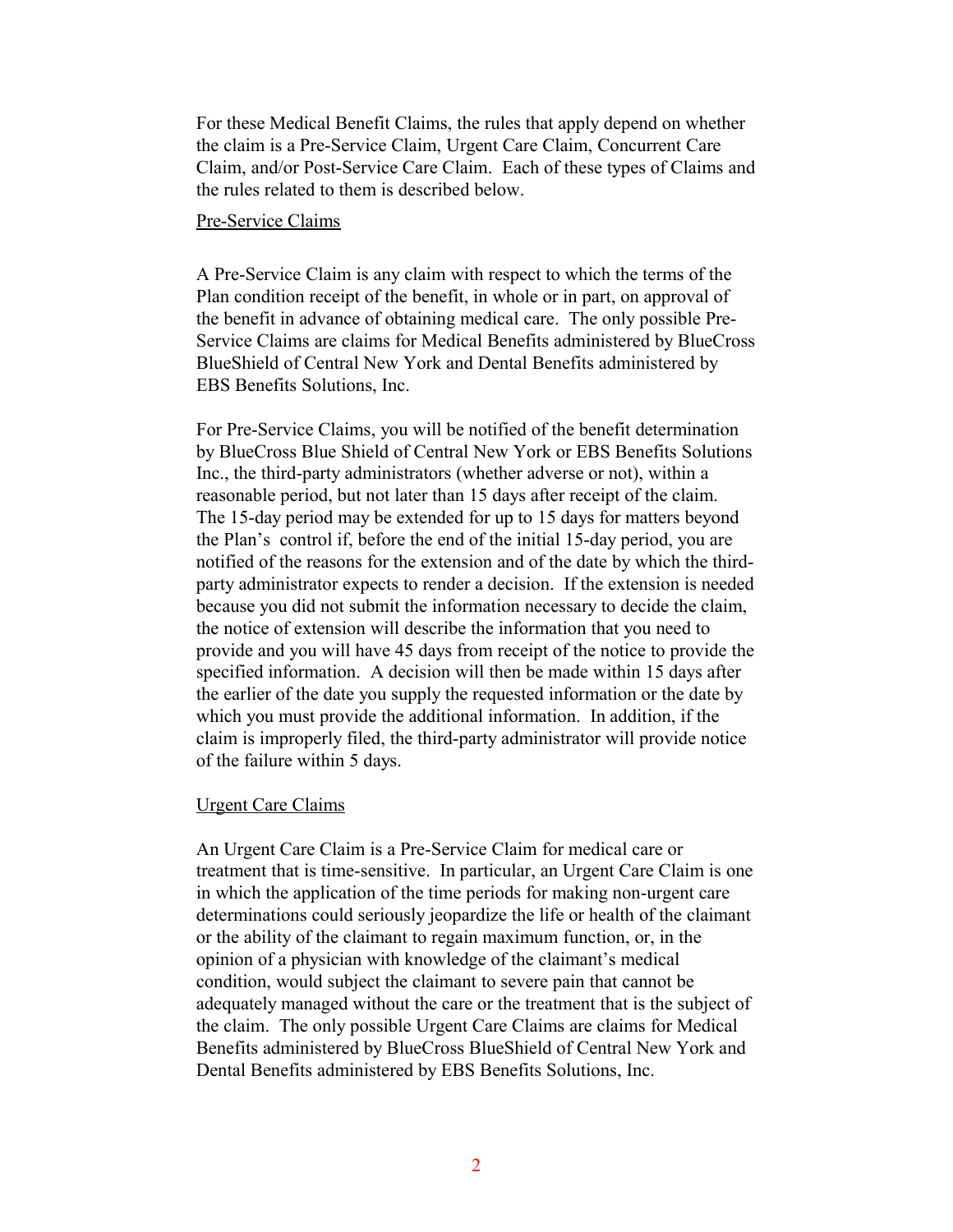For Urgent Care Claims, you will be notified by the third-party administrators regarding the benefit determination (whether adverse or not) as soon as possible, and not later than 72 hours after receipt, unless you fail to provide sufficient information to decide the claim. In the case of a failure to provide sufficient information or to follow filing procedures, you will be notified of the failure as soon as possible, but not later than 24 hours after receipt of the claim, of the specific information needed to complete the claim. You will be provided a reasonable amount of time to provide the specified information, but not less than 48 hours. Notification of the decision on that claim will then be provided within 48 hours after the third-party administrator's receipt of the specified information or the end of the additional period afforded you to provide such information. Notification can be made orally, provided a written or electronic communication is provided within 3 days of the oral notification.

#### Post-Service Claims

A Post-Service Claim means any claim that is not a Pre-Service claim, i.e., prior Plan approval is not a prerequisite to obtaining medical care and payment is being requested for medical care already rendered to the claimant. Claims for Vision Care Benefits and Prescription Drug Benefits are only Post-Service Claims. Certain claims for Medical Benefits and/or Dental Benefits administered are Post-Service Claims.

For Post-Service Claims, you will be notified of any adverse benefit determination by BlueCross BlueShield of Central New York (the thirdparty administrator for Medical Benefits), EBS Benefit Solutions, Inc. (the third-party administrator for the Dental Benefits), Medco Health Solutions, Inc. (the third-party administrator for the Prescription Drug Benefit), or Vision Service Plan, Inc. (the third-party administrator for the Vision Benefits) within a reasonable period, but not later than 30 days after receipt of the claim. The 30-day period may be extended by 15 additional days for matters beyond the Plan's control if, before the end of the initial 30-day period, the third-party administrator, notifies you of the reasons for the extension and of the date by which it expects to render a decision. If the extension is needed because you did not submit the information necessary to decide the claim, the notice of extension will describe the required information and give you at least 45 days from receipt of the notice to provide it. A determination will then be made within 15 days after the earlier of the date you supply the requested information or the date by which you must provide the additional information.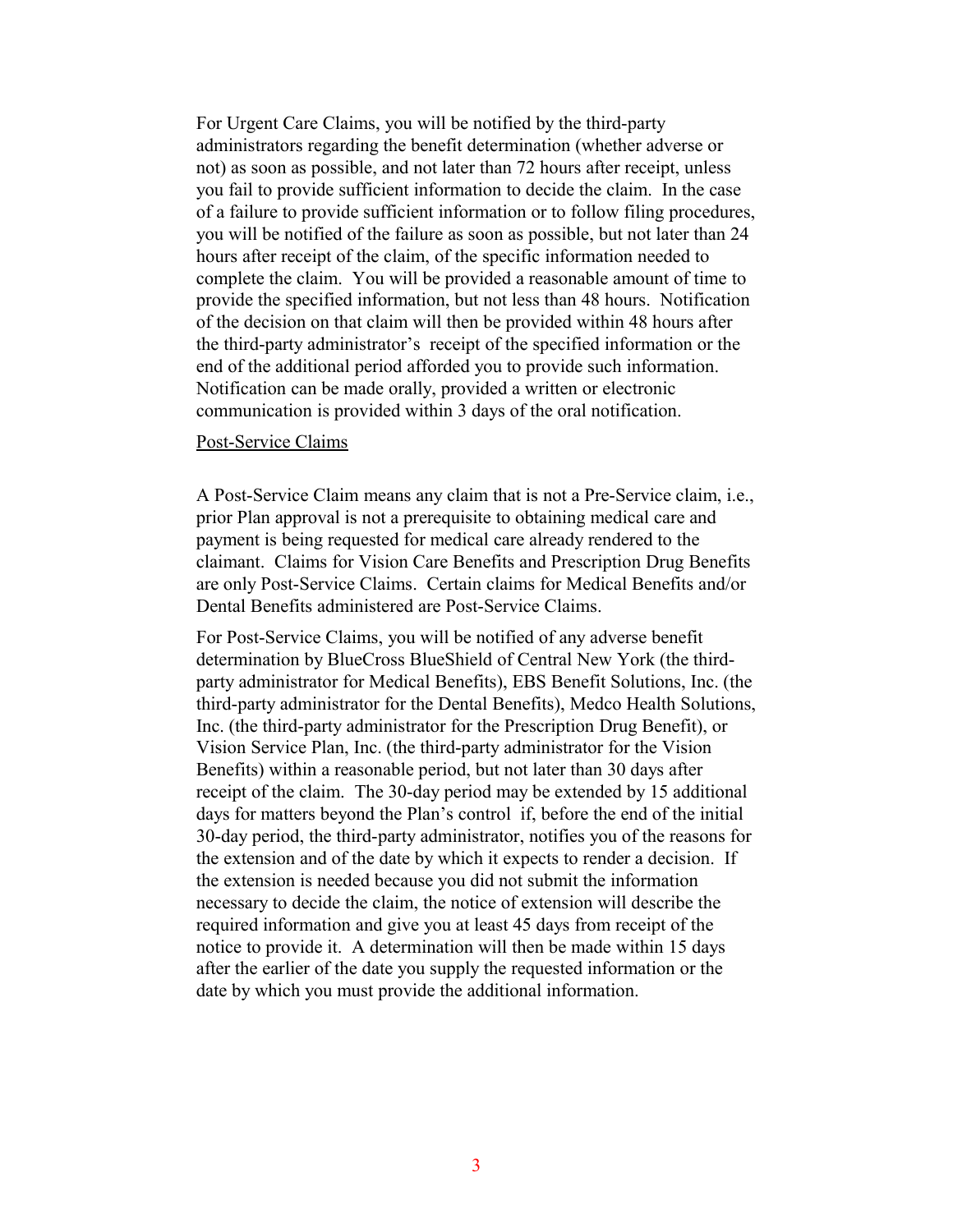## Concurrent Care Claims

A Concurrent Care Claim is a claim involving a pre-approved, ongoing course of treatment, including a request for extension of a course of treatment. The only possible Concurrent Care Claims are claims for Medical Benefits administered by BlueCross BlueShield of Central New York and Dental Benefits administered by EBS Benefits Solutions, Inc.

If the Plan has approved an ongoing course of treatment to be provided over a period of time or number of treatments, any reduction or termination by the Plan of such course of treatment is an adverse benefit determination. You will receive notice of such an adverse determination from BlueCross BlueShield of Central New York or EBS Benefits Solutions, Inc. sufficiently in advance of the reduction or termination to allow you to appeal and obtain a determination on review before the reduction or termination occurs. Also, for any request to extend an urgent care ongoing course of treatment beyond the initially-prescribed period of time, you will be notified of the determination (whether adverse or not) within 24 hours after receipt of the claim, as long as the claim is made at least 24 hours before the end of the initially-prescribed period of time or number of treatments.

## Examinations

The third-party administrator or its designee shall have the right to have a physician of its choice examine you during the pendency of a claim as often as is reasonable under the circumstances. Failure to appear for such examination shall bar any further payment of Fund benefits.

# *Prescription Drug Benefit*

Claim forms are not needed to obtain prescription benefits. To request prescription benefits you simply present your card and prescription to the pharmacist. That request is not considered a "claim" under these procedures. However, if your request is denied in whole or in part, you may file a claim for benefits by submitting your paid receipts for the prescription drug, along with a completed claim form, to Medco Health Solutions, Inc. at the following address:

> P.O. Box 69 Lee's Summitt, MO 64063-0069

If Medco Health Solutions, Inc. denies your claim, the rules regarding Post-Service Claims apply. If you need a claim form, or have any questions regarding these procedures, please call the Fund Office at (315) 455-9790.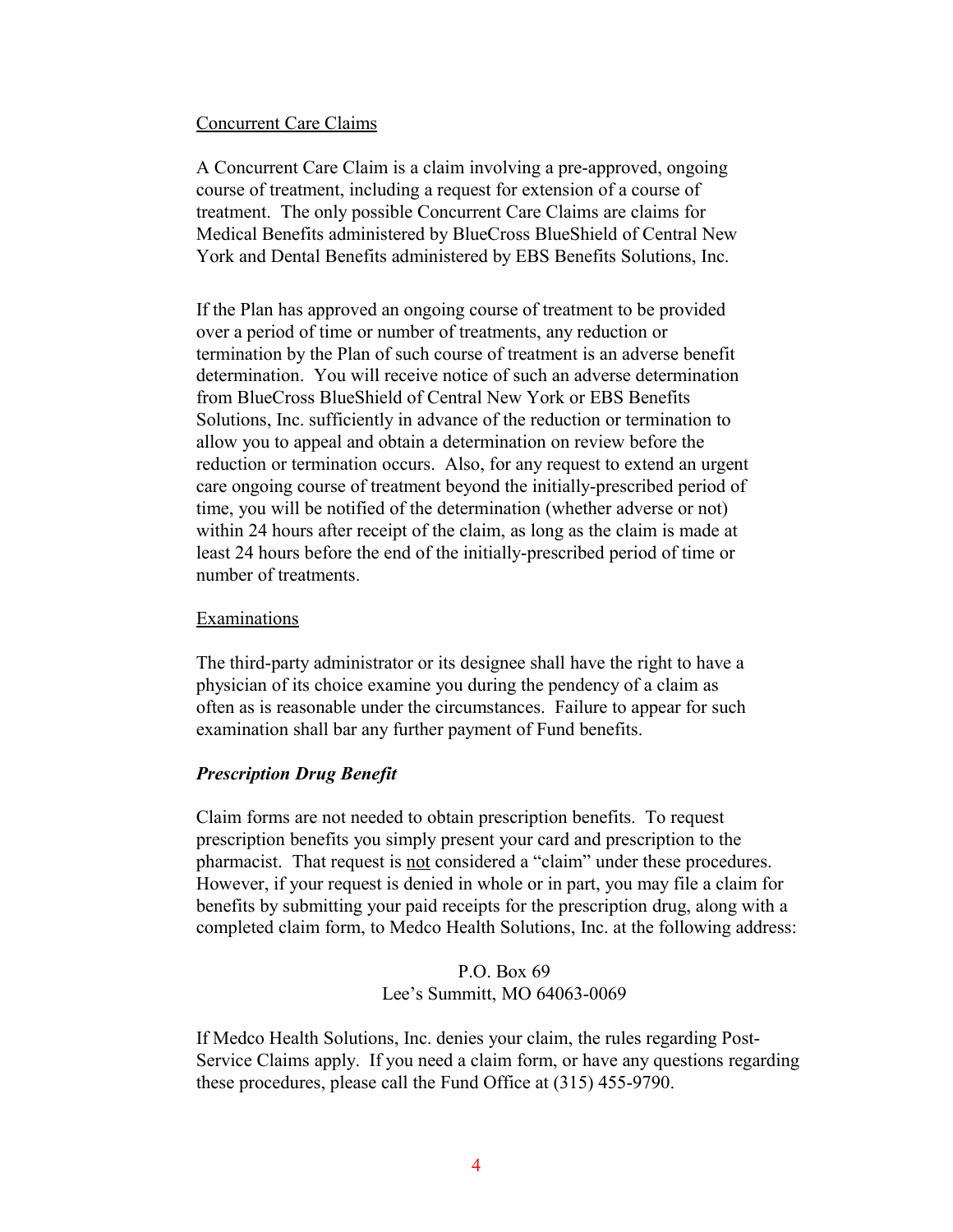# *Non-Occupational Weekly Disability Benefits (Administered by The Hartford Life Insurance Company)*

The Non-Occupational Weekly Disability Benefits are administered by The Hartford Life Insurance Company ("The Hartford"). If your claim for Non-Occupational Weekly Disability Benefits is denied in whole or in part for any reason, then within 45 days after The Hartford receives your claim, The Hartford will send you written notice of its decision. This period may be extended for up to two 30-day periods due to matters beyond the control of the insurer. For any extensions, The Hartford will provide advance written notice indicating the circumstances requiring the extension and the date by which it expects to render a decision. Any notice of extension shall specifically explain the standards on which entitlement to a benefit is based, the unresolved issues that prevent a decision on the claim, and the additional information needed to resolve those issues (if any), and you shall be afforded at least 45 days within which to provide specified information (if applicable). A decision will then be made within 30 days after the earlier of the date you supply the requested information or the date by which you must supply the additional information.

# *Basic Life Insurance and Accidental Death and Dismemberment Insurance Benefits (Administered by Highmark Life Insurance Company of New York)*

The Basic Life Insurance and Accidental Death and Dismemberment Insurance Benefits are administered by Highmark Life Insurance Company of New York (Highmark). If your claim for Basic Life Insurance or Accidental Death and Dismemberment Benefits is denied in whole or in part for any reason, then within 90 days after Highmark receives your claim, Highmark will send you written notice of its decision, unless special circumstances require an extension, in which case Highmark will send you written notice of the decision no later than 180 days from the date it receives your claim. If an extension is necessary, you will be given written notice of the extension before the expiration of the initial 90-day period, which shall indicate the special circumstances requiring the extension of time and the date by which the Plan expects to render the benefit determination.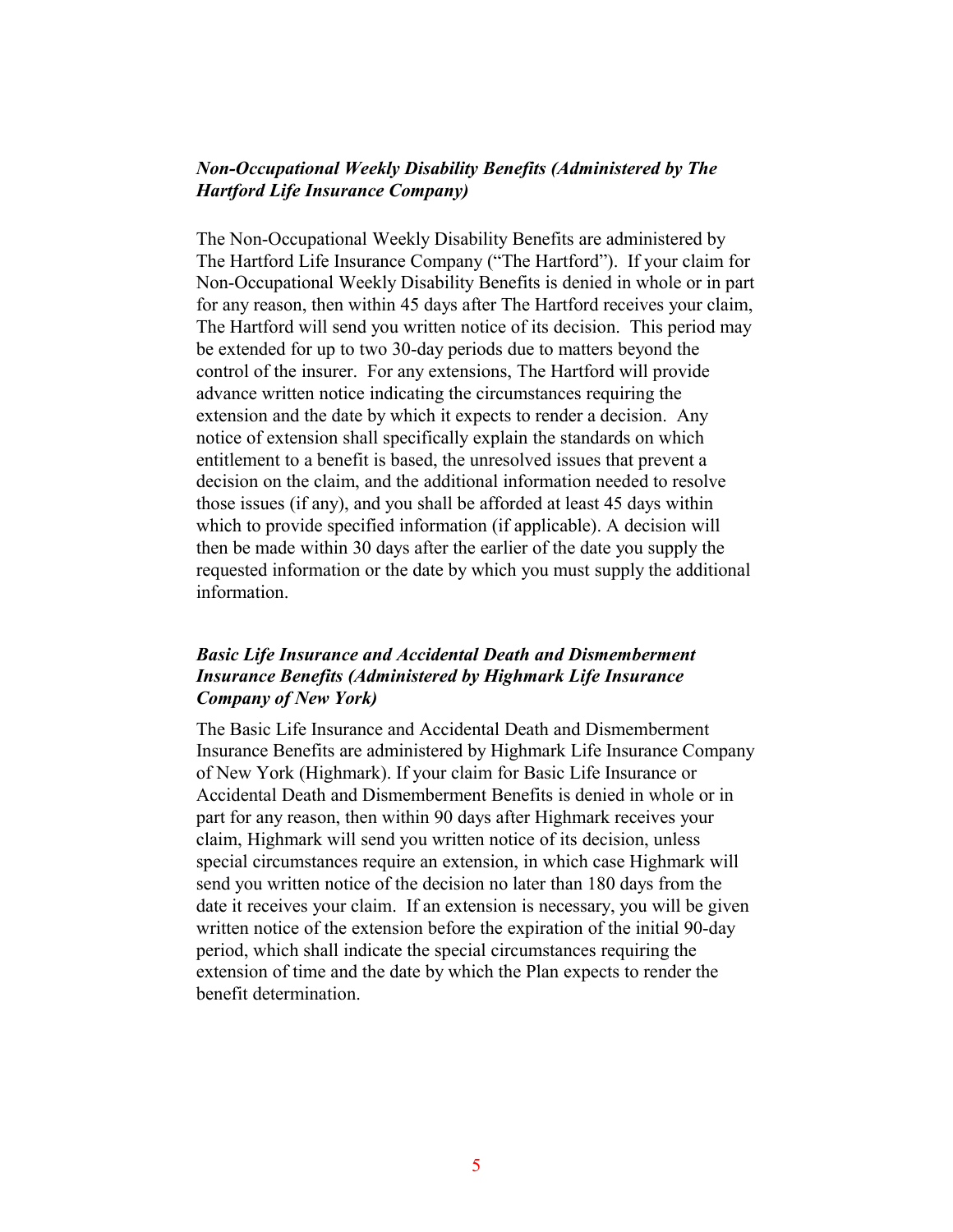# *Notice of Adverse Benefit Determination*

If you receive notice of an adverse benefit determination, it will contain the following information:

1. The specific reasons for the adverse determination;

2. Reference to the specific plan provisions (including any internal rules, guidelines, protocols, criteria, etc.) on which the determination is based;

3. A description of any additional material or information necessary for you to complete the claim and an explanation of why such material or information is necessary;

4. A description of the Plan's review procedures and the time limits applicable to such procedures, including a statement of your right to bring a civil action under § 502(a) of ERISA following an adverse benefit determination on review;

5. In the case of an adverse determination involving the claim for urgent care, a description of the expedited review process applicable to such claims;

6. If an internal rule, guideline, or protocol was relied upon in making the adverse determination with regard to medical or disability benefits, the rule, etc., or a statement that the rule was relied upon and that a copy of it will be provided free of charge upon request; and

7. If an adverse benefit determination under the medical or disability benefits is based on medical necessity or experimental treatment, either an explanation of the scientific judgment for the determination, applying the Plan's terms to your medical circumstances, or a statement that such an explanation will be provided free of charge upon request.

# **Appeals of Adverse Benefit Determinations**

If you are not satisfied with the reason or reasons for your adverse benefit determination, you may appeal the determination. If you have chosen someone to represent you in making your appeal, then your letter (or your representative's letter) must state that you have authorized him or her to represent you with respect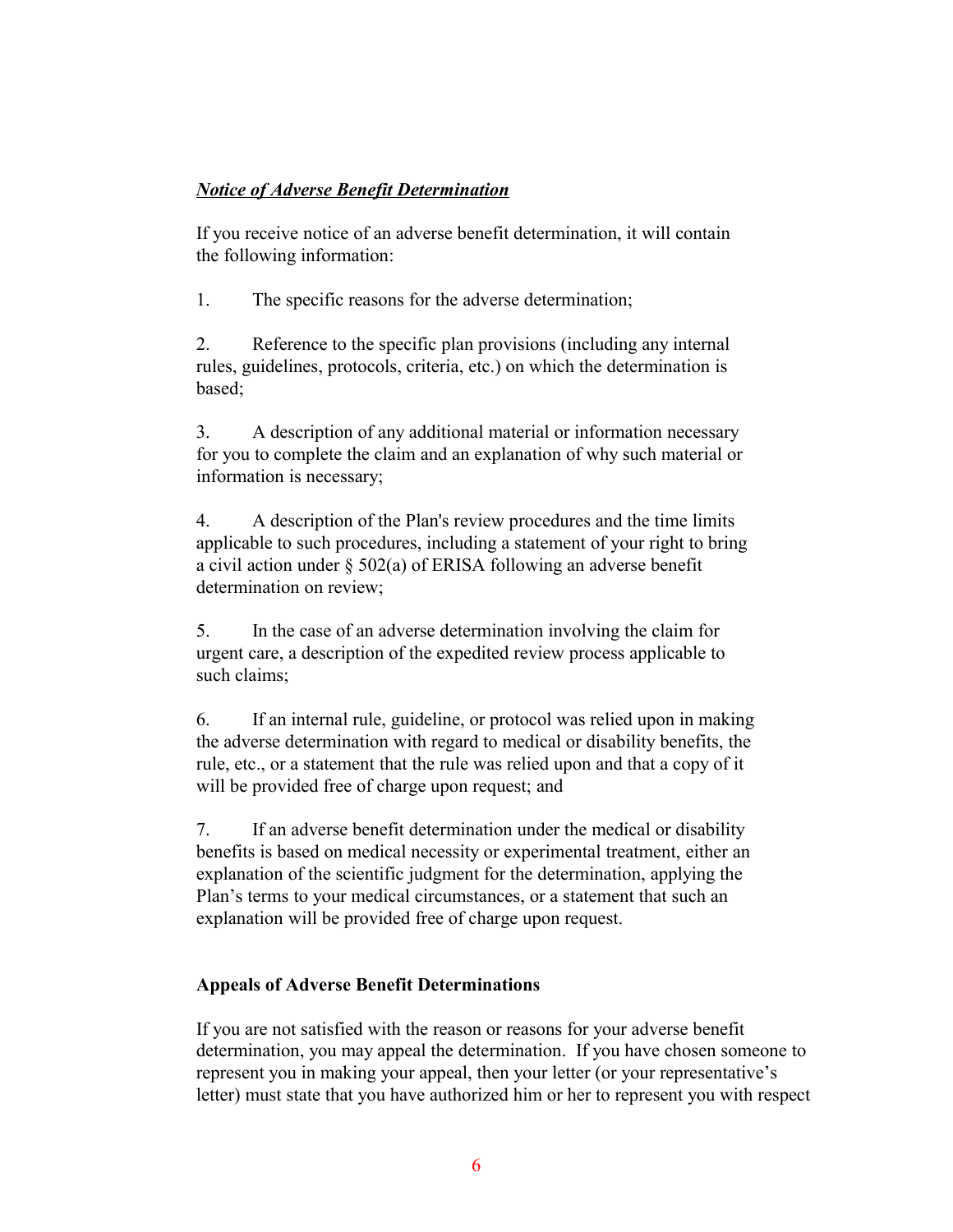to your appeal, and you must sign such statement. The Trustees (or their thirdparty administrators) will not be able to communicate with someone else about your claim unless you have provided written notice that that person is your chosen representative.

## **Procedures For Appeals**

Time Frame For You To File An Appeal

### *Medical, Dental, Prescription Drug and Vision Benefit Claims:*

To appeal an adverse determination of a Medical Benefit, Dental Benefit, Prescription Drug Benefit or Vision Benefit, you must file your appeal with the third-party administrator within 180 days after you receive the initial adverse benefit determination. For Medical and Dental claims other than Urgent Care claims, and Prescription Drug claims the Plan employs a two-level appeal process. If you have your first level appeal of a Medical claim denied, to appeal to the second level of appeal, you must file your second-level appeal with the Board of Trustees within 45 days from the date of the letter of denial of your first-level appeal.

BlueCross BlueShield of Central New York or EBS Benefit Solutions, Inc. will decide all appeals of Urgent Care claims and the first level of appeals for Pre-Service and Post-Service claims. The Board of Trustees will decide the second level of appeal on any Pre-Service and Post-Service claims.

Notwithstanding anything in this paragraph to the contrary, for Concurrent Claims involving a reduction or termination of a pre-approved, ongoing course of treatment, you will have 180 days to appeal to BlueCross BlueShield of Central New York, with respect to Concurrent Medical Benefit Claims or to EBS Benefit Solutions, Inc., with respect to Concurrent Dental Benefit Claims.

*Special Rule Regarding Urgent Care Claims:* If Urgent Care Claims are involved, you may request an expedited appeal, either orally or in writing, and all necessary information, including the Plan's benefit determination on review, shall be transmitted between you and the Plan (or the third-party administrator, as applicable) by telephone, facsimile, or other similarly expeditious method. Further, if the appeal involves an Urgent Care Claim, a health care professional with knowledge of your medical condition, such as your treating physician, will be permitted to act as your authorized representative.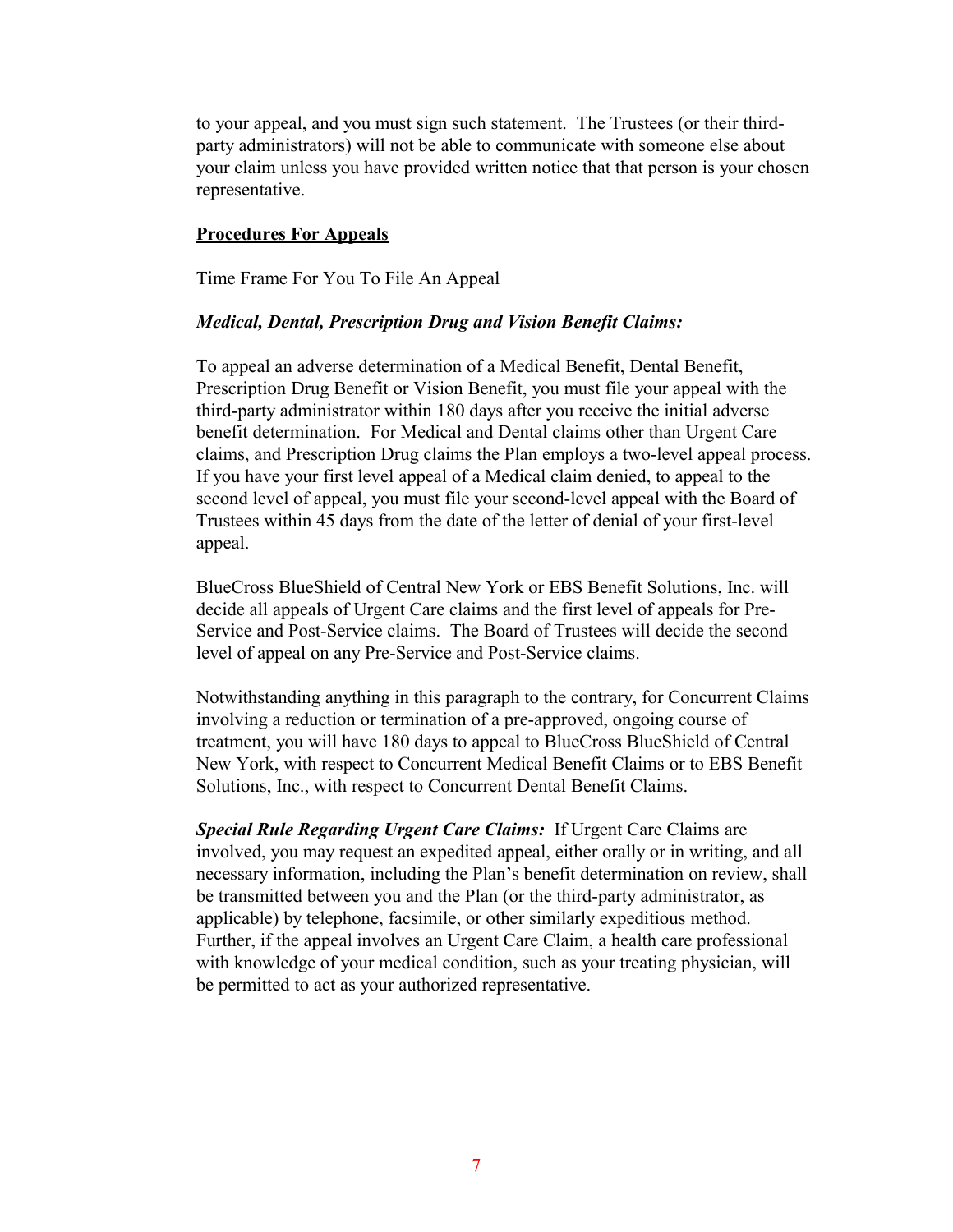## *Non-Occupational Weekly Disability Benefit Claims:*

To appeal an adverse determination of a Non-Occupational Weekly Disability Benefit, you must contact The Hartford in writing stating your desire to appeal the determination. You have 180 days to appeal such a claim.

# *Basic Life Insurance and Accidental Death and Dismemberment Benefits:*

To appeal a Basic Life Insurance or Accidental Death and Dismemberment Insurance adverse benefit determination, you must contact Highmark in writing stating your desire to appeal the determination. Your correspondence should be directed to Highmark. You have 60 days to appeal such a claim.

## Guidelines for Appeals

For appeals to the Board of Trustees, your correspondence (or your representative's correspondence) must include the following statement: "I AM WRITING IN ORDER TO APPEAL YOUR DECISION TO DENY ME BENEFITS. YOUR ADVERSE BENEFIT DETERMINATION WAS DATED \_\_\_\_\_\_\_\_\_\_\_\_, 20\_\_\_\_." If this statement is not included, then the Trustees may not understand that you are making an appeal, as opposed to a general inquiry.

You shall have the opportunity to submit written comments, documents, records, and other information related to the claim for benefits. You shall also be provided, upon request and free of charge, reasonable access to, and copies of, all documents, records, and other information relevant to your claim for benefits. The review will take into account all comments, documents, records, and other information submitted by the claimant relating to the claim, without regard to whether such information was submitted or considered in the initial benefit determination.

In addition, all appeals other than those involving the Basic Life Insurance and Accidental Death and Dismemberment Benefits must adhere to the following criteria: (1) the review will not afford deference to the initial adverse benefit determination and will be conducted by an appropriate named fiduciary of the Plan who is neither the individual who made the adverse benefit determination nor the subordinate of such individual; (2) insofar as the adverse benefit determination is based on medical judgment, the appropriate named fiduciary of the Plan will consult with a health care professional who has appropriate training and experience in the field of medicine involved in the medical judgment; (3) such health care professional shall not be the individual, if any, who was consulted in connection with the adverse benefit determination that is the subject of the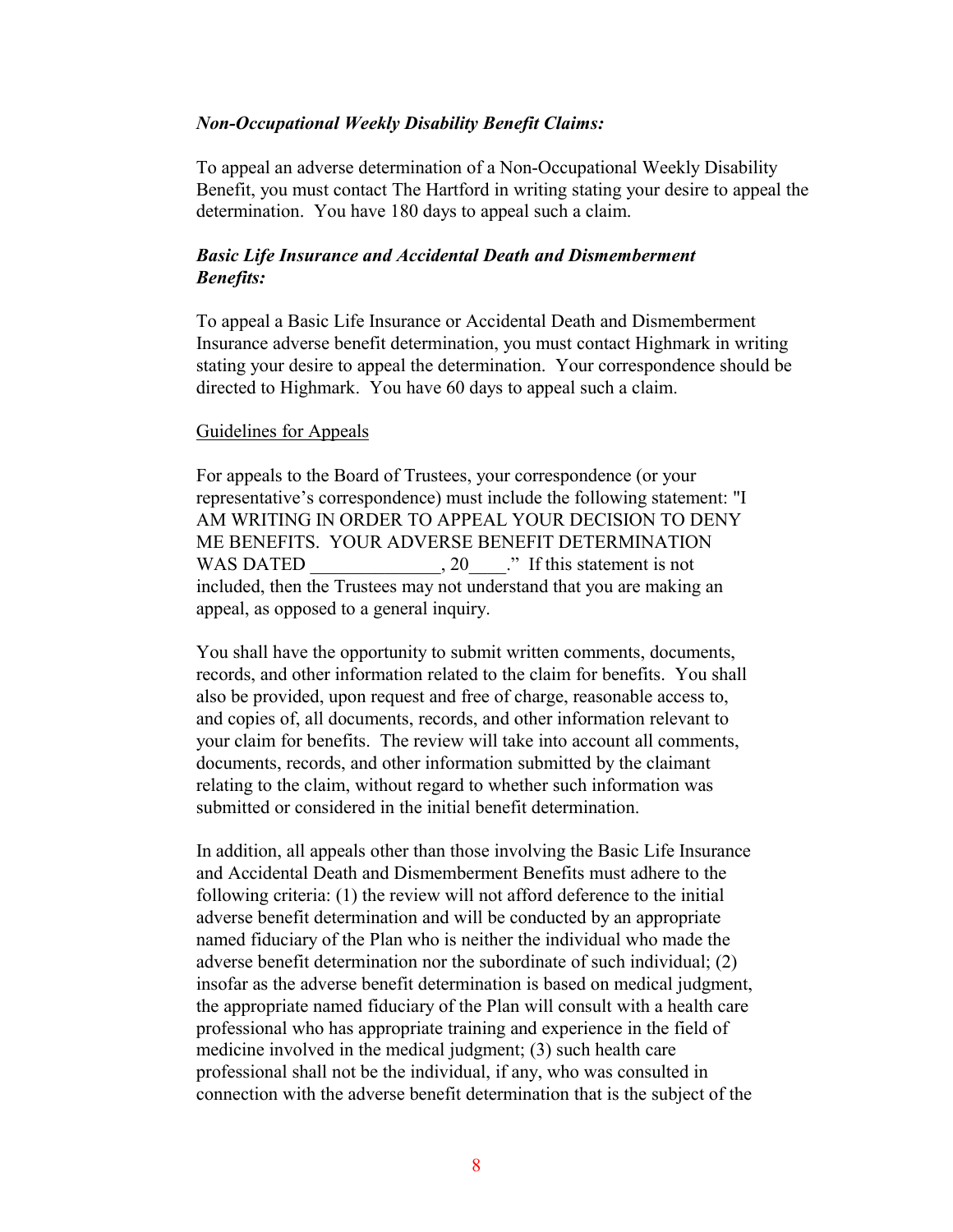appeal, nor the subordinate of such individual; and (4) medical or vocational experts whose advice was obtained on behalf of the Plan, without regard to whether the advice was relied upon in making the adverse benefit determination, will be identified.

# Time Frames for Plan to Determine Appeals

*Pre-Service and Concurrent Claims for Medical and Dental Benefits*: These Medical Benefit claims are subject to a two-level appeal process, as noted above. At the first level of appeal, BlueCross BlueShield of Central New York or EBS Benefit Solutions, Inc., the third-party administrators, will notify you of the decision on appeal within a reasonable period of time appropriate to the medical circumstances, but not later than 15 days after receipt of the request for review. If your first-level of appeal is denied and you appeal at the second level to the Board of Trustees, the Board of Trustees will notify you of the decision on appeal within a reasonable period of time appropriate to the medical circumstances, but not later than 15 days after receipt of the request for review.

*Urgent Care Claims*: BlueCross BlueShield of Central New York or EBS Benefit Solutions, Inc. will decide and communicate to you its decision on appeal as soon as possible, taking into account medical exigencies, but not later than 72 hours after receipt of the request for review.

*Post-Service Claims for Medical and Dental Benefits*: These Medical Benefit claims are subject to a two-level appeal process, as noted above. At the first level of appeal, BlueCross Blue Shield of Central New York or EBS Benefits Solutions, Inc. will notify you of its determination on appeal within 30 days of receipt of the appeal. If your first-level appeal is denied and you appeal to the second level to the Board of Trustees, the Board of Trustees will also notify you of its determination on appeal within 30 days of receipt of the appeal.

*Post-Service Claims for Prescription Drug Benefits*. These Prescription Drug claims are subject to a two-level appeal process, as noted above. At the first level of appeal Medco will notify you of its determination on appeal within 30 days of receipt of the appeal. If your first-level appeal is denied and you appeal to the second level to the Board of Trustees, the Board of Trustees will notify you of its determination on appeal within 30 days of receipt of the appeal.

*Basic Life Insurance and Accidental Death and Dismemberment Insurance Benefit Claims*: Appeals of adverse Basic Life Insurance and Accidental Death and Dismemberment Benefit Insurance determinations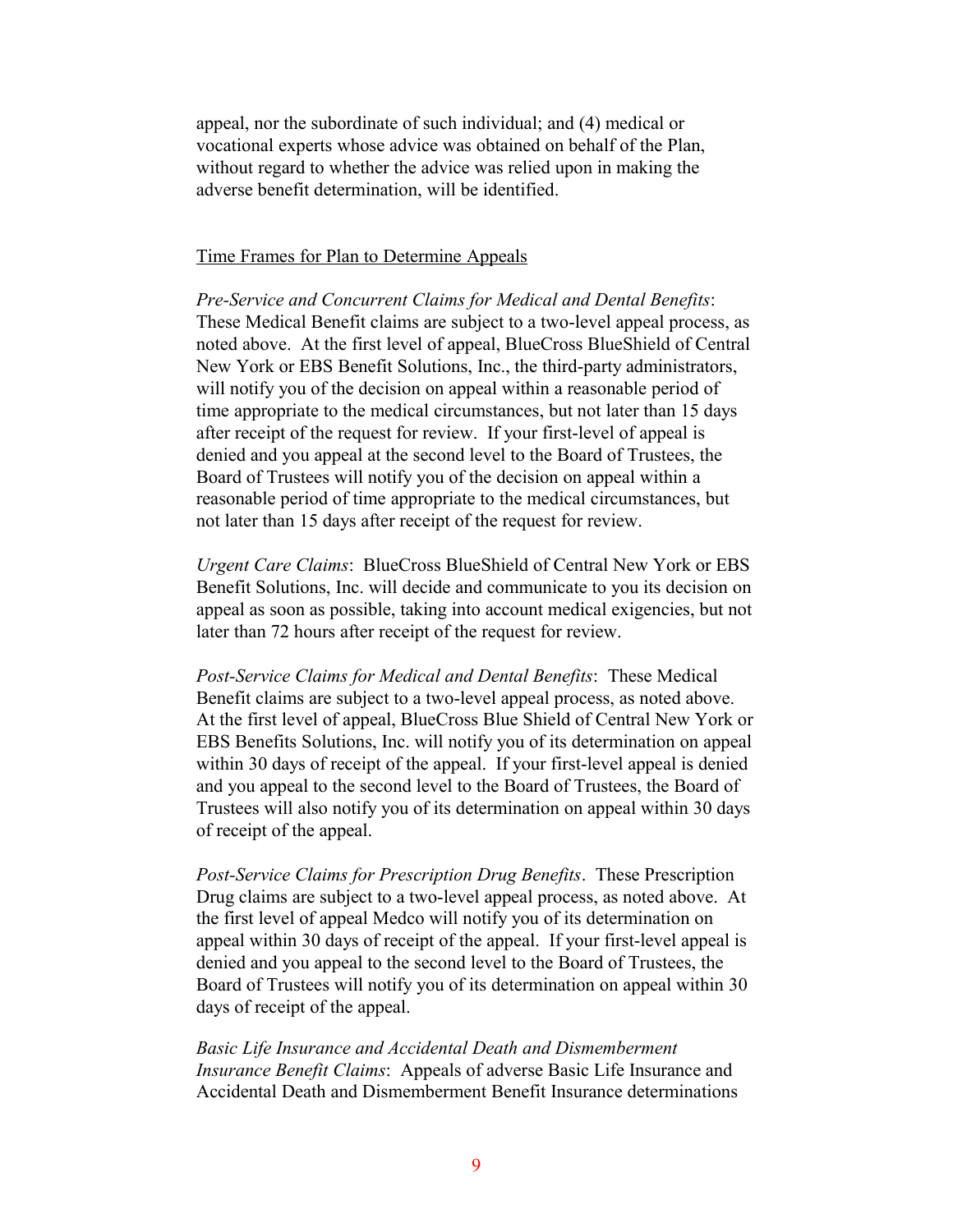must be determined by the insurance company within 60 days. The 60 day period may be extended by up to 60 additional days if there are special circumstances that require an extension of time for processing the claim. If an extension is necessary, the insurance company will provide you with notice that indicates the special circumstances that require an extension of time and the date by which the Plan expects to render its determination on review.

*Non-Occupational Weekly Disability Benefits:* Appeals of adverse Non-Occupational Weekly Disability Benefit claims must be decided by the insurance company within 45 days. The 45 day period may be extended by up to 45 additional days if there are special circumstances that require an extension of time for processing the claim. If an extension is necessary, the insurance company will provide you with notice that indicates the special circumstances that require an extension of time and the date by which the Plan expects to render its determination on review.

*All Other Claims*: The Trustees at their next regularly scheduled meeting will make a determination of appeal. However, if the appeal is received less than 30 days before the meeting, the decision may be made at the second meeting following receipt of the request. If special circumstances require an extension of time for processing, then a decision may be made at the third meeting following the date the appeal is made. Before an extension of time commences, you will receive written notice of the extension, describing the special circumstances requiring the extension and the date by which the determination will be made. The Plan will notify you of the benefit determination not later than 5 days after the determination is made.

# **Notice of Determination on Appeal**

The Plan's written notice of its appeals decisions will include the following:

1. The specific reasons for the adverse benefit determination;

2. Reference to specific plan provisions on which the determination is based;

3. A statement that the claimant is entitled to receive, upon request and free of charge, reasonable access to, and copies of, all documents, records, and other information relevant to your claim for benefits;

4. A statement of your right to bring a civil action under Section 502(a) of the Employee Retirement Income Security Act;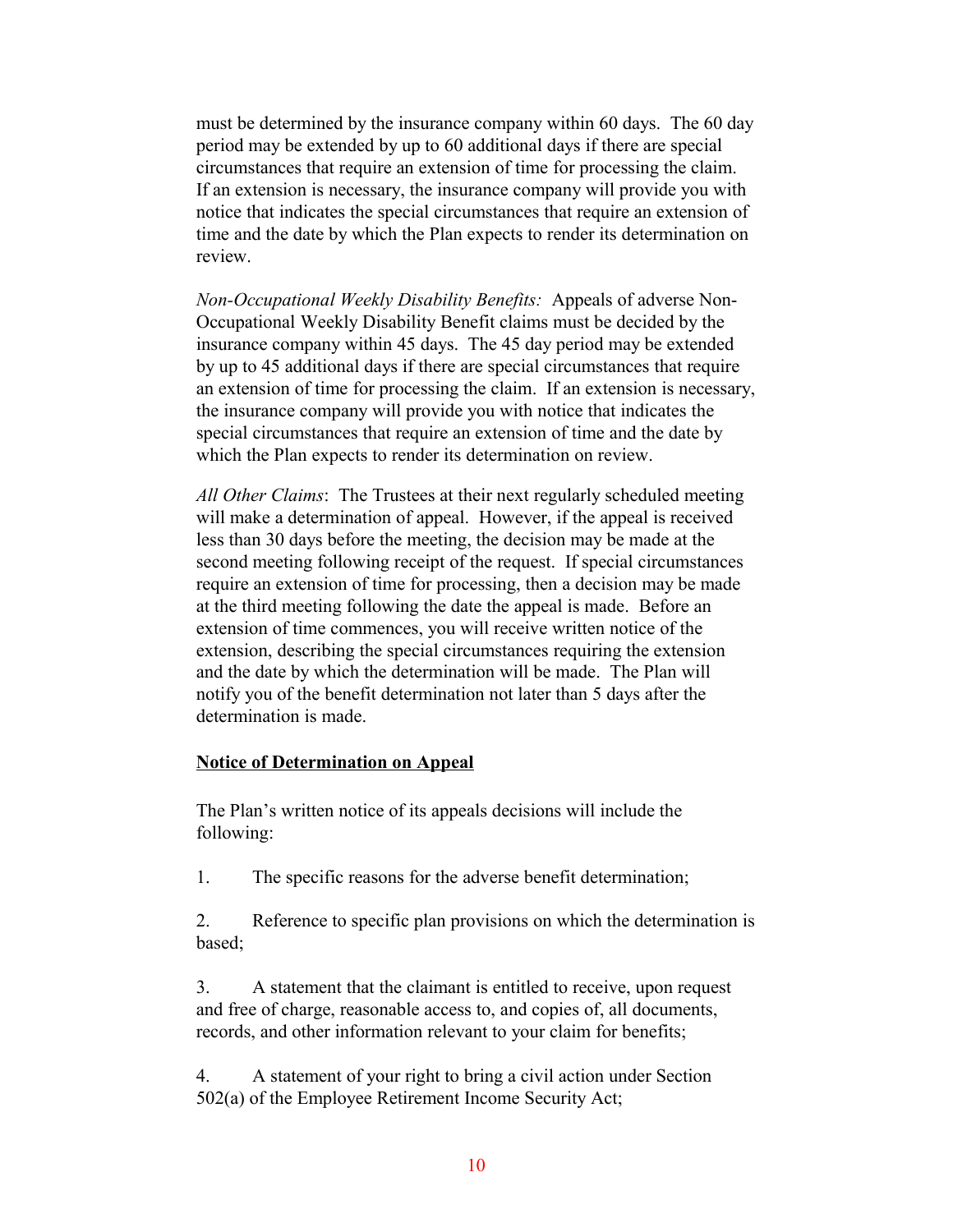5. If an internal rule, guideline, protocol, or other similar criterion was relied upon in making the adverse benefit determination, the notice will provide either the specific rule, guideline, protocol, or other similar criterion, or a statement that such rule, guideline, protocol, or other similar criterion was relied upon in making the adverse benefit determination and that a copy of such rule, guideline, protocol, or other criterion will be provided free of charge upon request; and

6. If the adverse benefit determination is based on medical necessity or experimental treatment or similar exclusion or limit, the written notice shall contain an explanation of the scientific or clinical judgment for the determination, applying the terms of the plan to the claimant's medical circumstances, or a statement that such explanation will be provided upon request.

# **The Trustees' Decision is Final and Binding**

The Trustees' (or their designee's) final decision with respect to their review of your appeal will be final and binding upon you because the Trustees have exclusive authority and discretion to determine all questions of eligibility and entitlement under the Plan. Any legal action against this Plan must be started within one (1) year from the date the adverse benefit determination denying your appeal is deposited in the mail to your last known address. Please note that filing a lawsuit without exhausting the Fund's appeals procedures could limit your right to appeal or cause you to lose benefits to which you would otherwise be entitled."

### **Definitions**

For purposes of handling claims submitted to the Fund or its third-party administrators, words or phrases shall have the following meanings:

### Claim

A claim is a written or electronic request for a Fund benefit, or written or electronic request for pre-certification for a hospital admission or other benefit, received by the Fund or its third-party administrators.

## **Receipt of Claim**

A claim is considered received by the Fund or its third-party administrator when the request contains enough information to permit determination of eligibility of the person seeking the a benefit; adequate information of the activity involved to determine if the service or event is covered by the Fund; sufficient information, or